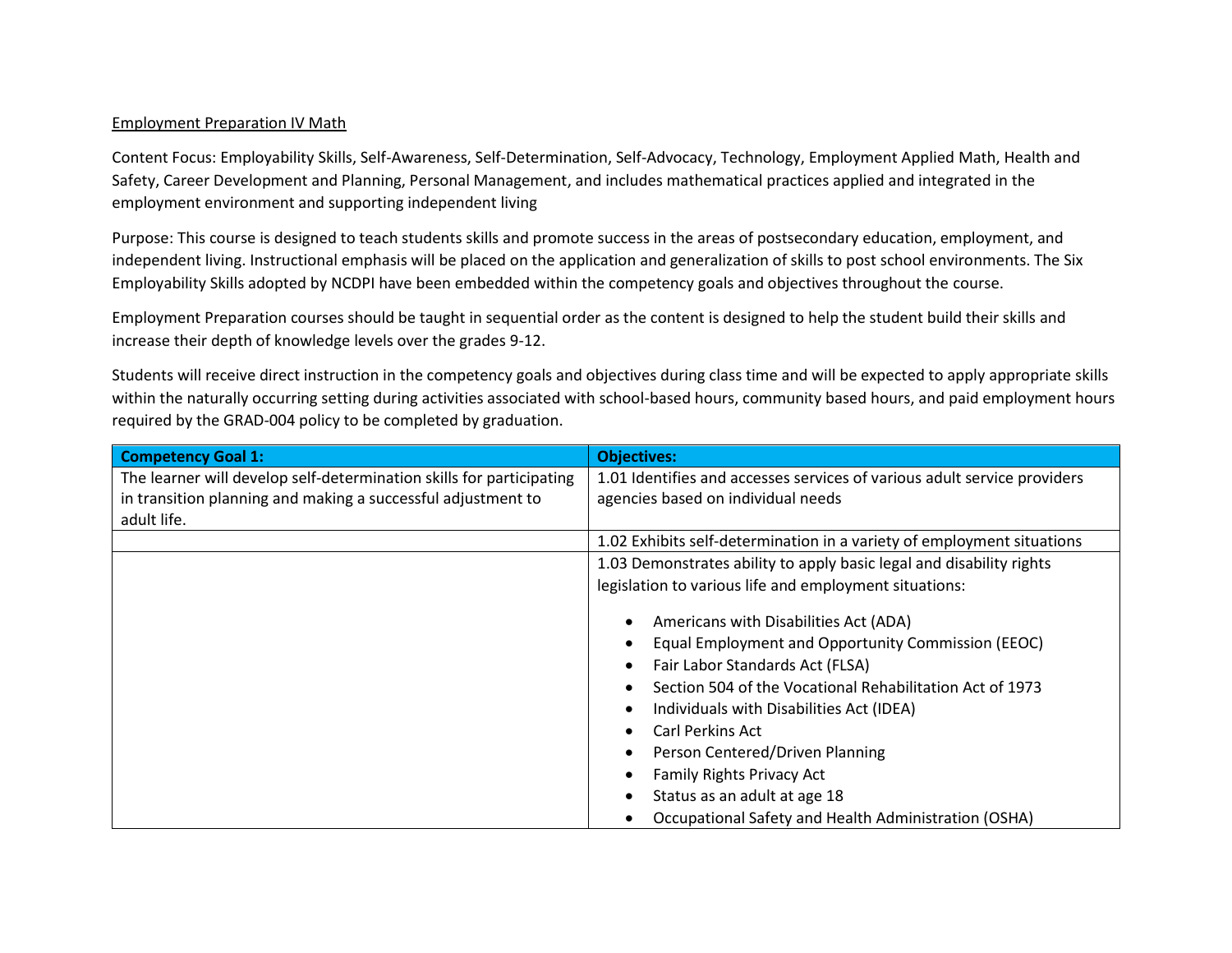|                                                                                                                                                    | Workforce Innovations and Opportunity Act (WIOA)<br>$\bullet$                                                                                                                                                                                                                                                                                                                                                                                                                                                                                                                                                                                                                                     |
|----------------------------------------------------------------------------------------------------------------------------------------------------|---------------------------------------------------------------------------------------------------------------------------------------------------------------------------------------------------------------------------------------------------------------------------------------------------------------------------------------------------------------------------------------------------------------------------------------------------------------------------------------------------------------------------------------------------------------------------------------------------------------------------------------------------------------------------------------------------|
| <b>Competency Goal 2:</b>                                                                                                                          | <b>Objectives:</b>                                                                                                                                                                                                                                                                                                                                                                                                                                                                                                                                                                                                                                                                                |
| The learner will actively participate in career development<br>activities (e.g. awareness, exploration, and planning) to<br>determine career goal. | 2.01 Describes chosen career pathway, reason for choice, job specifics,<br>job requirements, and potential for advancement                                                                                                                                                                                                                                                                                                                                                                                                                                                                                                                                                                        |
|                                                                                                                                                    | 2.02 Identifies potential income of chosen career pathway and<br>determines if income will support chosen living arrangements after<br>graduation                                                                                                                                                                                                                                                                                                                                                                                                                                                                                                                                                 |
|                                                                                                                                                    | 2.03 Identifies supports needed to live and work independently after<br>graduation                                                                                                                                                                                                                                                                                                                                                                                                                                                                                                                                                                                                                |
| <b>Competency Goal 3:</b>                                                                                                                          | 2.04 Develops person driven planning skills and strategies by<br>participation in the following:<br>attends and actively participates in their IEP meeting by<br>introducing themselves and team members, stating the purpose<br>of the meeting, reviewing the meeting agenda, and leading a<br>designated portion/majority of the meeting<br>summarizes personal strengths, preferences, interests, and needs<br>as identified through updated transition assessment data<br>identifies personal accommodations, modifications, and assistive<br>technology needs necessary to be successful in postsecondary<br>choices for education, employment, and independent living<br><b>Objectives:</b> |
| The learner will develop the job-seeking skills necessary to secure                                                                                | 3.01 Completes job application from list of potential jobs based on career                                                                                                                                                                                                                                                                                                                                                                                                                                                                                                                                                                                                                        |
| employment in the chosen career pathway.                                                                                                           | choices                                                                                                                                                                                                                                                                                                                                                                                                                                                                                                                                                                                                                                                                                           |
|                                                                                                                                                    | 3.02 Interviews for post-secondary jobs in chosen career pathway                                                                                                                                                                                                                                                                                                                                                                                                                                                                                                                                                                                                                                  |
|                                                                                                                                                    | 3.03 Composes follow-up letter for each interview                                                                                                                                                                                                                                                                                                                                                                                                                                                                                                                                                                                                                                                 |
|                                                                                                                                                    | 3.04 Finalizes personalized introduction job placement portfolio packet to<br>accompany an application:                                                                                                                                                                                                                                                                                                                                                                                                                                                                                                                                                                                           |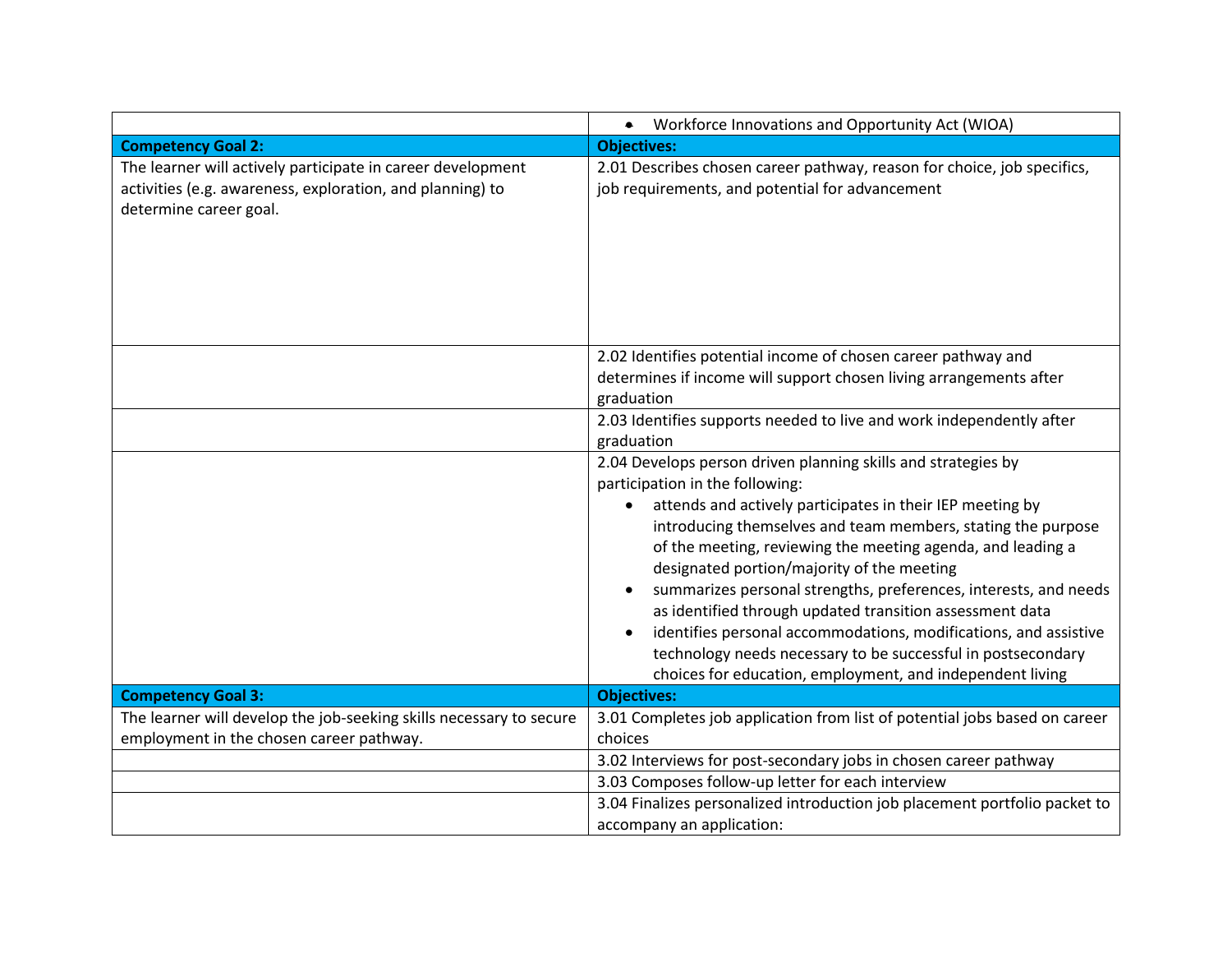|                                                                    | Letter of introduction                                                            |
|--------------------------------------------------------------------|-----------------------------------------------------------------------------------|
|                                                                    | Brief summary of skills necessary for prospective employment                      |
|                                                                    | Resume                                                                            |
| <b>Competency Goal 4:</b>                                          | <b>Objectives:</b>                                                                |
| The learner will develop the work behaviors, habits, and skills in | 4.01 Utilizes appropriate forms of transportation in an effective manner          |
| the area of personal management needed to obtain, maintain,        | for the purpose of employment and community integration                           |
| and advance in chosen career pathway.                              |                                                                                   |
|                                                                    | 4.02 Exhibits various personal management work behaviors, skills, and             |
|                                                                    | habits in employment settings:                                                    |
|                                                                    | Physical navigation of employment sites (eg. entrance, exit, stairs,<br>$\bullet$ |
|                                                                    | elevator, hallways, escalators)                                                   |
|                                                                    | Acceptance of feedback from a supervisor                                          |
|                                                                    | Requests for assistance                                                           |
|                                                                    | <b>Resolution of conflicts</b>                                                    |
|                                                                    | Demonstration of respect                                                          |
|                                                                    | Acceptance of new tasks                                                           |
|                                                                    | Delayed gratification refraining from maladaptive behavior (eg.                   |
|                                                                    | physical aggression, excessive teasing, verbal aggression, non-                   |
|                                                                    | compliance, inappropriate verbalizations, inappropriate displays                  |
|                                                                    | of affection, stealing, sexual misconduct, harassment)                            |
|                                                                    | Good attendance                                                                   |
|                                                                    | Break time behavior                                                               |
|                                                                    | Completion of work within designed time schedule                                  |
|                                                                    | Initiative                                                                        |
|                                                                    | Flexibility                                                                       |
|                                                                    | Punctuality                                                                       |
|                                                                    | Adaption to change                                                                |
|                                                                    | 4.03 Applies knowledge of payroll and fringe benefits to real employment          |
|                                                                    | situations                                                                        |
|                                                                    | 4.04 Identifies need for continuous life-long training, types of skills           |
|                                                                    | requiring refinement and locates various sources for obtaining future             |
|                                                                    | training                                                                          |
| <b>Competency Goal 5:</b>                                          | <b>Objectives:</b>                                                                |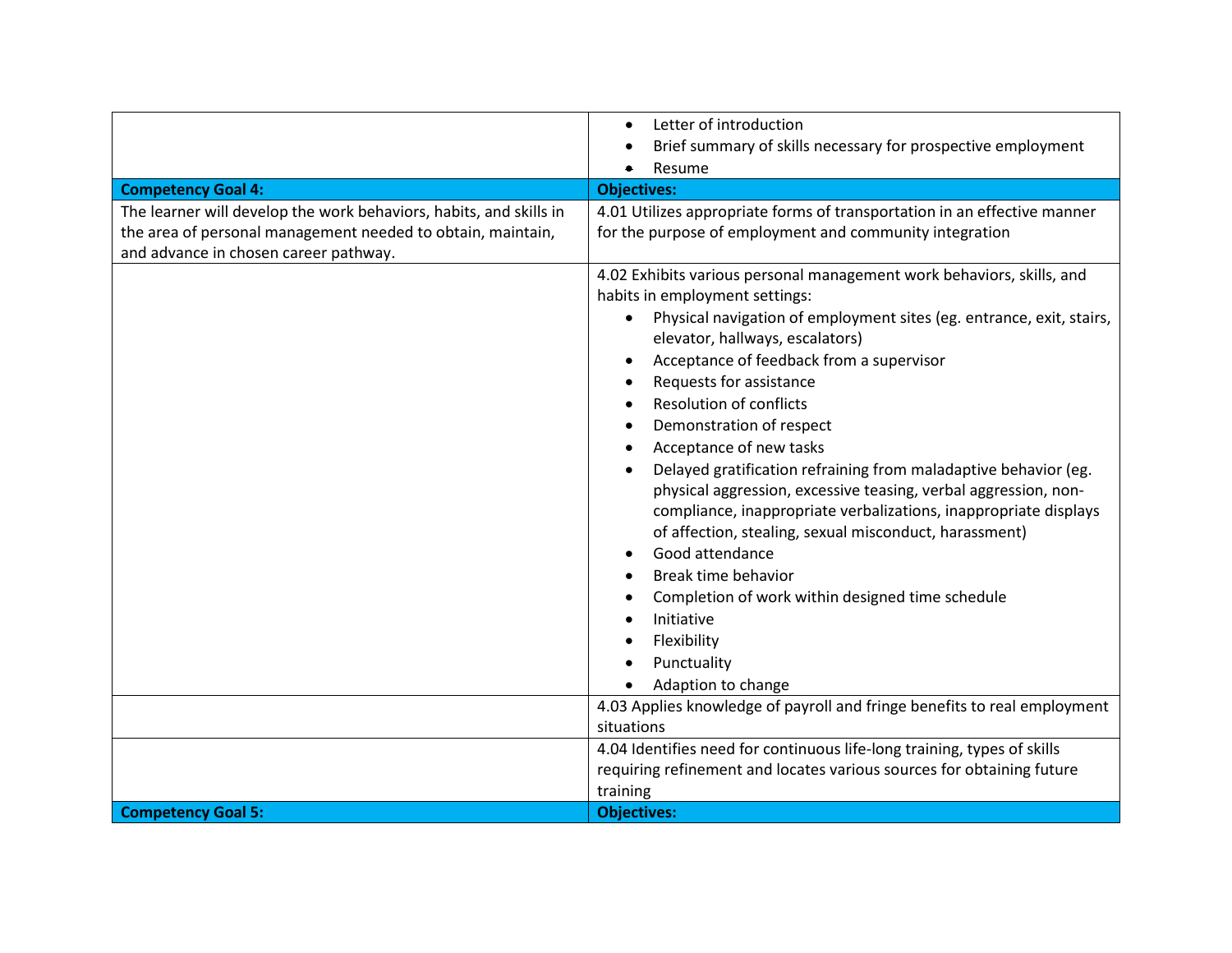| The learner will develop the work behaviors, habits, and skills in                                     | 5.01 Demonstrates ability to work at competitive standards for quality                                                                                                                                                                                                                                                                                                |
|--------------------------------------------------------------------------------------------------------|-----------------------------------------------------------------------------------------------------------------------------------------------------------------------------------------------------------------------------------------------------------------------------------------------------------------------------------------------------------------------|
| the area of job performance needed to obtain, maintain, and                                            | and production in chosen career pathway                                                                                                                                                                                                                                                                                                                               |
| advance in chosen career pathway.                                                                      |                                                                                                                                                                                                                                                                                                                                                                       |
|                                                                                                        | 5.02 Demonstrates basic technology skills applicable to chosen career<br>pathway by using:<br>Calculator/electronic calculating options<br>Computer internet searches<br>E-mails<br>TV/DVD/livestreaming<br>Voice mail<br>Data entry<br>Cash register/electronic payment options<br>Fax machines<br>Copiers/printers<br><b>Scanning devices</b><br>Cell phone<br>Apps |
|                                                                                                        | Portable electronic devices                                                                                                                                                                                                                                                                                                                                           |
|                                                                                                        | 5.03 Demonstrates ability to solve problems applicable to chosen career<br>pathway                                                                                                                                                                                                                                                                                    |
|                                                                                                        | 5.04 Demonstrates ability to follow all rules, procedures, and regulations                                                                                                                                                                                                                                                                                            |
|                                                                                                        | applicable to chosen career pathway                                                                                                                                                                                                                                                                                                                                   |
| <b>Competency Goal 6:</b>                                                                              | <b>Objectives:</b>                                                                                                                                                                                                                                                                                                                                                    |
| The learner will develop the interpersonal relationship skills<br>needed for success in the workplace. | 6.01 Demonstrates sensitivity to cultural diversity in the workplace                                                                                                                                                                                                                                                                                                  |
|                                                                                                        | 6.02 Develops natural supports in the workplace                                                                                                                                                                                                                                                                                                                       |
|                                                                                                        | 6.03 Demonstrates appropriate employee-supervisor interactions                                                                                                                                                                                                                                                                                                        |
|                                                                                                        | 6.04 Demonstrates basic customer service skills in chosen career<br>pathway:                                                                                                                                                                                                                                                                                          |
|                                                                                                        | Performance consistent with company's customer service policy<br>٠                                                                                                                                                                                                                                                                                                    |
|                                                                                                        | Helpful and friendly interactions                                                                                                                                                                                                                                                                                                                                     |
|                                                                                                        | Requests for information                                                                                                                                                                                                                                                                                                                                              |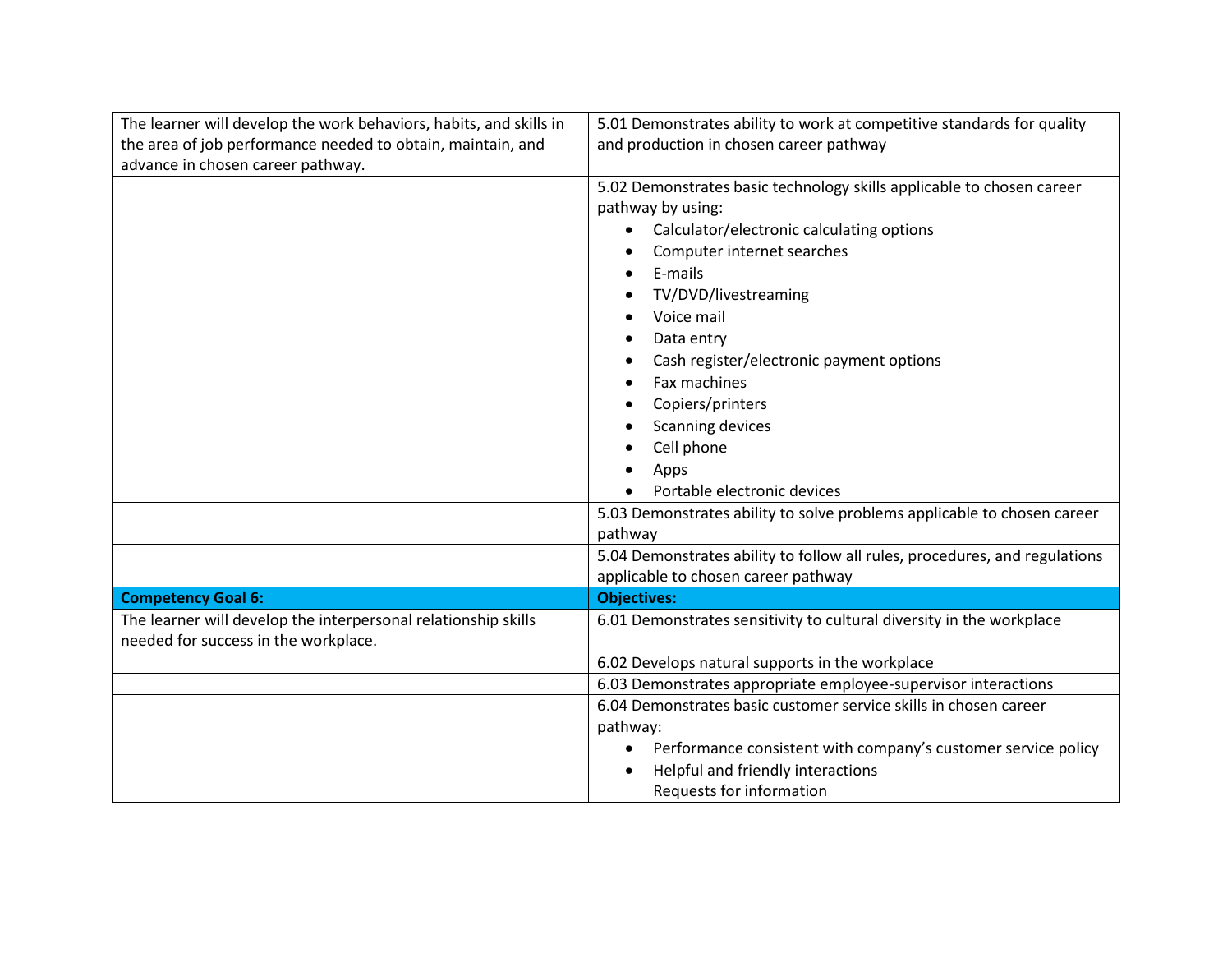|                                                                     | 6.05 Demonstrates ability to effectively participate within the parameters<br>and abide by the guidelines of formal and informal organizational systems<br>in an employment setting:                                                                                                                                                                                                                                                                                                          |
|---------------------------------------------------------------------|-----------------------------------------------------------------------------------------------------------------------------------------------------------------------------------------------------------------------------------------------------------------------------------------------------------------------------------------------------------------------------------------------------------------------------------------------------------------------------------------------|
|                                                                     | Chain of command<br>Corporate culture<br>Departments (eg. personnel, finance, purchasing, maintenance,<br>etc.)<br>Formal and informal lines of communication<br>Formal and informal leadership<br>Committees<br><b>Task forces</b><br><b>Quality circles</b><br>Teamwork<br>Democratic voting<br>Consensus decision-making                                                                                                                                                                   |
| <b>Competency Goal 7:</b>                                           | <b>Objectives:</b>                                                                                                                                                                                                                                                                                                                                                                                                                                                                            |
| The learner will develop employability skills necessary for success | 7.01 States and explains at least three features of each of the six                                                                                                                                                                                                                                                                                                                                                                                                                           |
| in the work environment.                                            | categories of employability skills.                                                                                                                                                                                                                                                                                                                                                                                                                                                           |
| <b>Competency Goal 8:</b>                                           | 7.02 Demonstrates at least three features within each of the six<br>categories of employability skills during community-based and/or<br>integrated paid employment work hours activities per GRAD-004 policy<br>required for graduation:<br>Situational assessments<br>Internships<br>Job shadowing<br>Apprenticeships<br>Co-op programs<br>Part-time paid employment<br>Structured and supervised volunteer experiences<br>Structured and supervised community service<br><b>Objectives:</b> |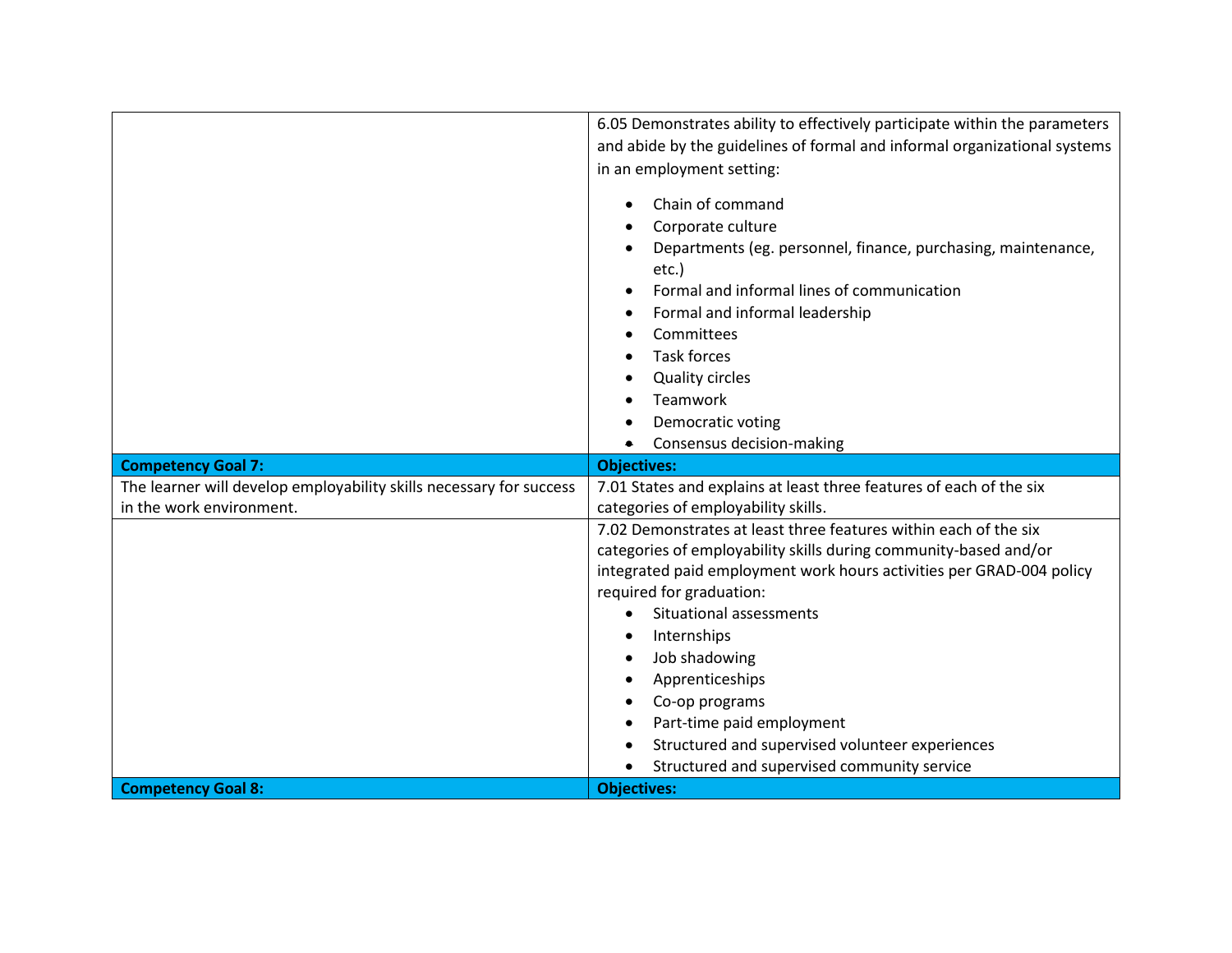| The learner will create a Career Portfolio as required by the<br>GRAD-004 Policy.           | 8.01 Conducts final review of artifacts collected over the grades 9, 10, 11,<br>and 12 to be included in the Career Portfolio; selecting the best artifacts<br>to showcase personal strengths, preferences, and interests, such as:<br><b>Biographical information</b><br>$\bullet$<br>School and work attendance records<br>Vocational evaluation and assessment results<br>Record of school-based and work-based learning activities<br>Course of study and grades<br>Extra-curricular activities<br>Community service activities<br>Awards, honors, and special recognitions<br>Long range goals<br>Adult service agency involvement references<br>Hobbies and leisure interests<br>8.02 Compiles collected artifacts in chosen format in preparation for |
|---------------------------------------------------------------------------------------------|--------------------------------------------------------------------------------------------------------------------------------------------------------------------------------------------------------------------------------------------------------------------------------------------------------------------------------------------------------------------------------------------------------------------------------------------------------------------------------------------------------------------------------------------------------------------------------------------------------------------------------------------------------------------------------------------------------------------------------------------------------------|
|                                                                                             | submission of the Career Portfolio                                                                                                                                                                                                                                                                                                                                                                                                                                                                                                                                                                                                                                                                                                                           |
|                                                                                             | 8.03 Assists in finalizing the scoring rubric for the contents of and plan for<br>submission of the Career Portfolio                                                                                                                                                                                                                                                                                                                                                                                                                                                                                                                                                                                                                                         |
| Employability Skills Checklist: (from NCDPI CTE Division Adopted Six Employability Skills)  |                                                                                                                                                                                                                                                                                                                                                                                                                                                                                                                                                                                                                                                                                                                                                              |
| Communication:                                                                              |                                                                                                                                                                                                                                                                                                                                                                                                                                                                                                                                                                                                                                                                                                                                                              |
| Demonstrate accurate exchange of information and ideas<br>$\bullet$                         |                                                                                                                                                                                                                                                                                                                                                                                                                                                                                                                                                                                                                                                                                                                                                              |
| Demonstrate ability to provide/give constructive feedback<br>$\bullet$                      |                                                                                                                                                                                                                                                                                                                                                                                                                                                                                                                                                                                                                                                                                                                                                              |
| Demonstrate ability to identify audience needs and prepare for desired outcome<br>$\bullet$ |                                                                                                                                                                                                                                                                                                                                                                                                                                                                                                                                                                                                                                                                                                                                                              |
| Demonstrate active listening<br>$\bullet$                                                   |                                                                                                                                                                                                                                                                                                                                                                                                                                                                                                                                                                                                                                                                                                                                                              |
| Demonstrate ability to write and speak effectively and clearly<br>$\bullet$                 |                                                                                                                                                                                                                                                                                                                                                                                                                                                                                                                                                                                                                                                                                                                                                              |
| Ethics:                                                                                     |                                                                                                                                                                                                                                                                                                                                                                                                                                                                                                                                                                                                                                                                                                                                                              |
| Demonstrate honesty and integrity in communications, and personal behavior<br>٠             |                                                                                                                                                                                                                                                                                                                                                                                                                                                                                                                                                                                                                                                                                                                                                              |
| Demonstrate fairness and respect in communications, and personal behavior<br>$\bullet$      |                                                                                                                                                                                                                                                                                                                                                                                                                                                                                                                                                                                                                                                                                                                                                              |
| Demonstrate honesty, integrity, fairness, and respect in decision making<br>$\bullet$       |                                                                                                                                                                                                                                                                                                                                                                                                                                                                                                                                                                                                                                                                                                                                                              |
| Demonstrate accountability for work and commitments                                         |                                                                                                                                                                                                                                                                                                                                                                                                                                                                                                                                                                                                                                                                                                                                                              |
| Demonstrate the Golden Rule and "Do the Right Thing"                                        |                                                                                                                                                                                                                                                                                                                                                                                                                                                                                                                                                                                                                                                                                                                                                              |
| Problem Solving:                                                                            |                                                                                                                                                                                                                                                                                                                                                                                                                                                                                                                                                                                                                                                                                                                                                              |
| Demonstrate careful consideration of options when solving challenges<br>$\bullet$           |                                                                                                                                                                                                                                                                                                                                                                                                                                                                                                                                                                                                                                                                                                                                                              |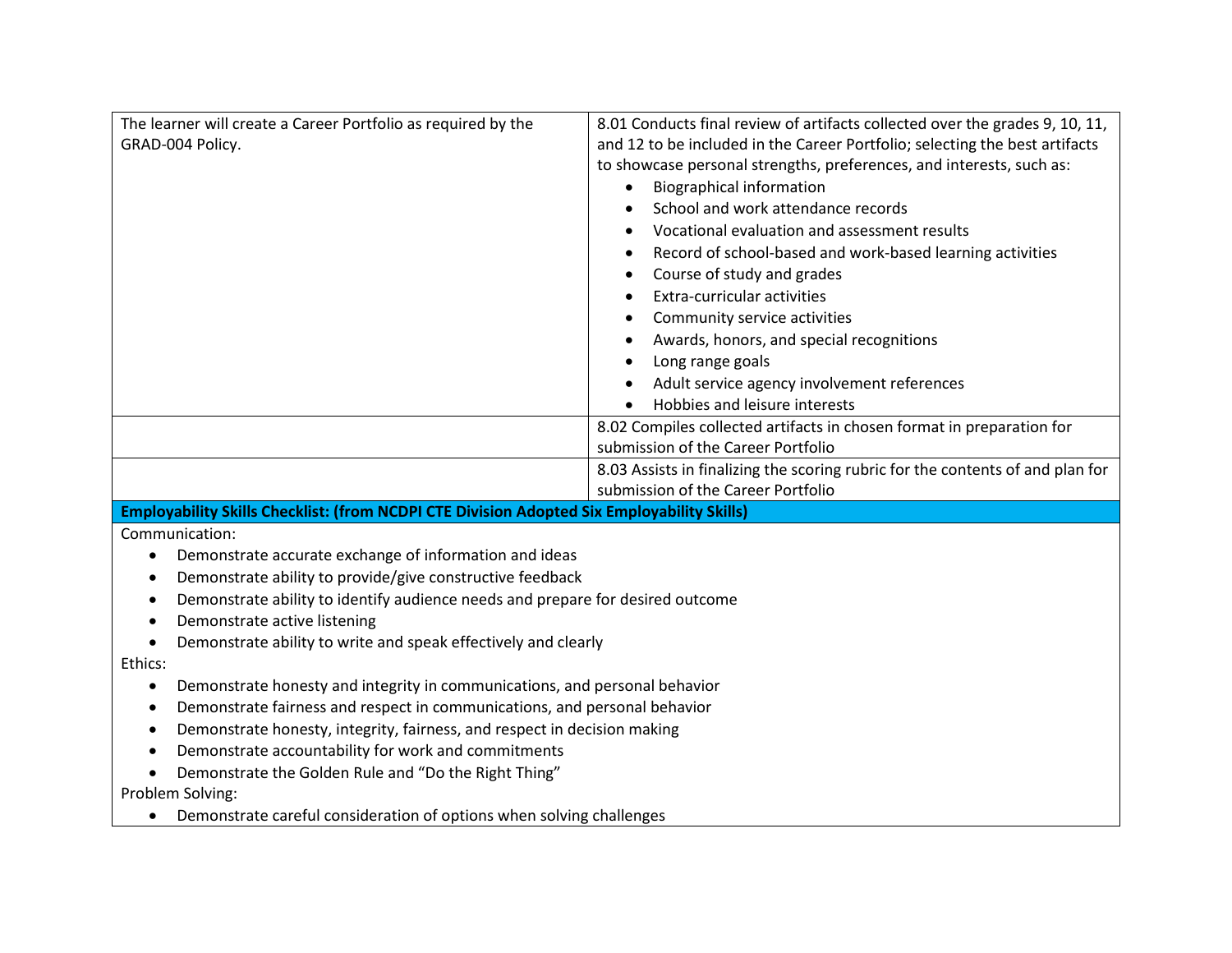- Demonstrate the ability to identify potential challenges and causes (downstream effects)
- Demonstrate the ability to acquire, organize, manage, and interpret information and effects of various options
- Demonstrate ability to investigate root causes of challenges

Professionalism:

- Demonstrate ability to effectively manage work/life balance
- Demonstrate responsibility for behavior and work
- Demonstrate self-advocacy and high-quality work standards
- Demonstrate self-motivation
- Demonstrate understanding of policy and procedures
- Demonstrate ability to maintain a positive attitude and enthusiasm
- Demonstrate ability to receive constructive feedback
- Demonstrate thoughtful efforts to resolve conflict peacefully

Resource Management:

- Demonstrate ability to break down projects into task with timelines
- Demonstrate ability to effectively manage time and resources
- Demonstrate ability to plan and facilitate effective meetings and workplans
- Demonstrate ability to understand reliable and valid information.
- Demonstrate ability to anticipate and plan for possible obstacles and setbacks

## Teamwork:

- Demonstrate respect and support of team members
- Demonstrate ability to seek ways to increase team members contributions
- Demonstrate ability to value and appreciate diversity in teams
- Demonstrate ability to contribute ideas
- Demonstrate ability to respect differing opinions and flexibility
- Demonstrate ability to work collaboratively and cooperatively with others

## **Work Hours:**

Per GRAD-004 Policy, school-based, community-based, and paid employment work hours are to be completed by graduation

Benefits of School-Based Work Hours: 9<sup>th</sup> and 10<sup>th</sup> grades

- Helps student build Soft Skills:
- Teamwork & Collaboration Communication
- Problem-solving
- Leadership
- Collaboration